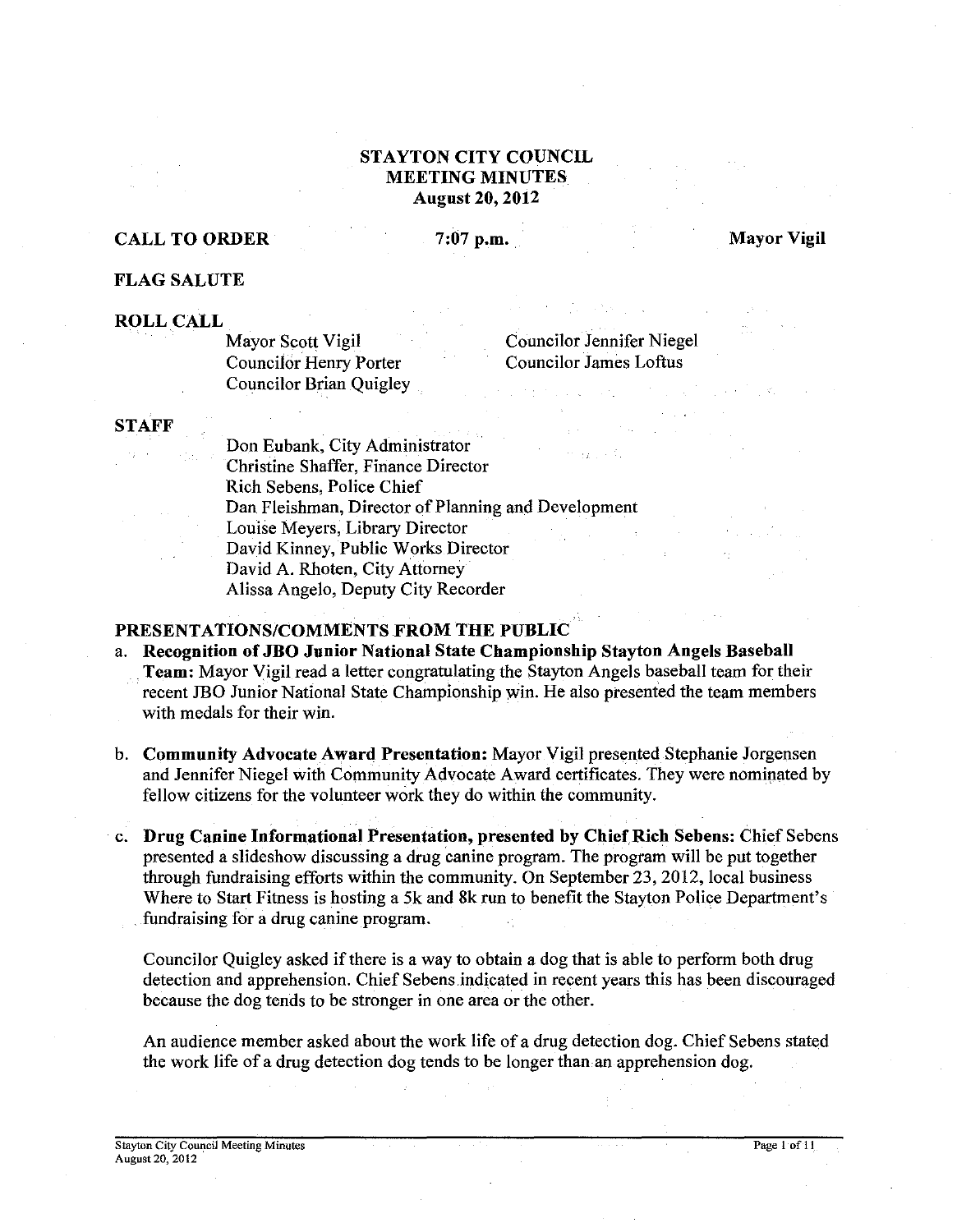- d. **Jean Kunis, Santiam Senior Center:** Ms. Kunis is a member of the Santiam Senior Center which has applied for a Community Grant. She gave a brief background on the organization.
- e. **Scott West,** 950 **E. Burnett Street:** Mr. West is the Scout Master for Troop 50, which has applied for a Community Grant. He covered upcoming Eagle Scout projects the troop is working on.

Councilor Loftus thanked Mr. West for his work with the Scouts. He asked what the Community Grant funding would be used for. Mr. West stated it will be used toward rewards, replacing camping gear, and other needs that support the youth program.

f. **Donna Jewel, 7185 2"d Street, Turner:** Ms. Jewel received a letter from the Planning and Development Director regarding tall grass at the property she owns on E. Jefferson Street. She noted a typographical error in the letter and that the letter was sent to her both first class and certified mail. She felt mailing the letter two times was not necessary and a waste of City funds.

Mr. Fleishman stated he received complaints the previous Friday on two different properties. He visited both properties and drafted letters to each. It is standard protocol to send it first class and certified. He briefly reviewed the requirements stated in the Stayton Municipal Code.

Councilor Loftus asked if Ms. Jewel felt singled out or threatened by the letter. She indicated yes.

In addition, Ms. Jewel provided the Council with photos of other properties that she feels are out of compliance due to tall grass and other code violations.

#### **ANNOUNCEMENTS**

- a. **Additions to the Agenda:** Councilor Loftus stated under Business from the Council, he has an application to read on an issue he has previously discussed.
- b. **Declaration of** Ex **Parte Contacts, Conflict of Interest, Bias, etc.:** Councilor Niegel stated she serves on the Board for the Peer Court and will abstain herself from the Community Grant discussion.

Councilor Loftus declared he is a former Boy Scout, but this will not create a bias in his decision on the distribution of Community Grants. He also declared ex parte contact with two of the Community Grant applicants.

Mayor Vigil stated during Business from the Mayor he will be making an appointment to the vacant Council position.

# **NEW BUSINESS**

#### **Community Grant Applications**

a. **Staff Report:** Ms. Shaffer reviewed the staff report and Community Grant Applications included in the Council packet.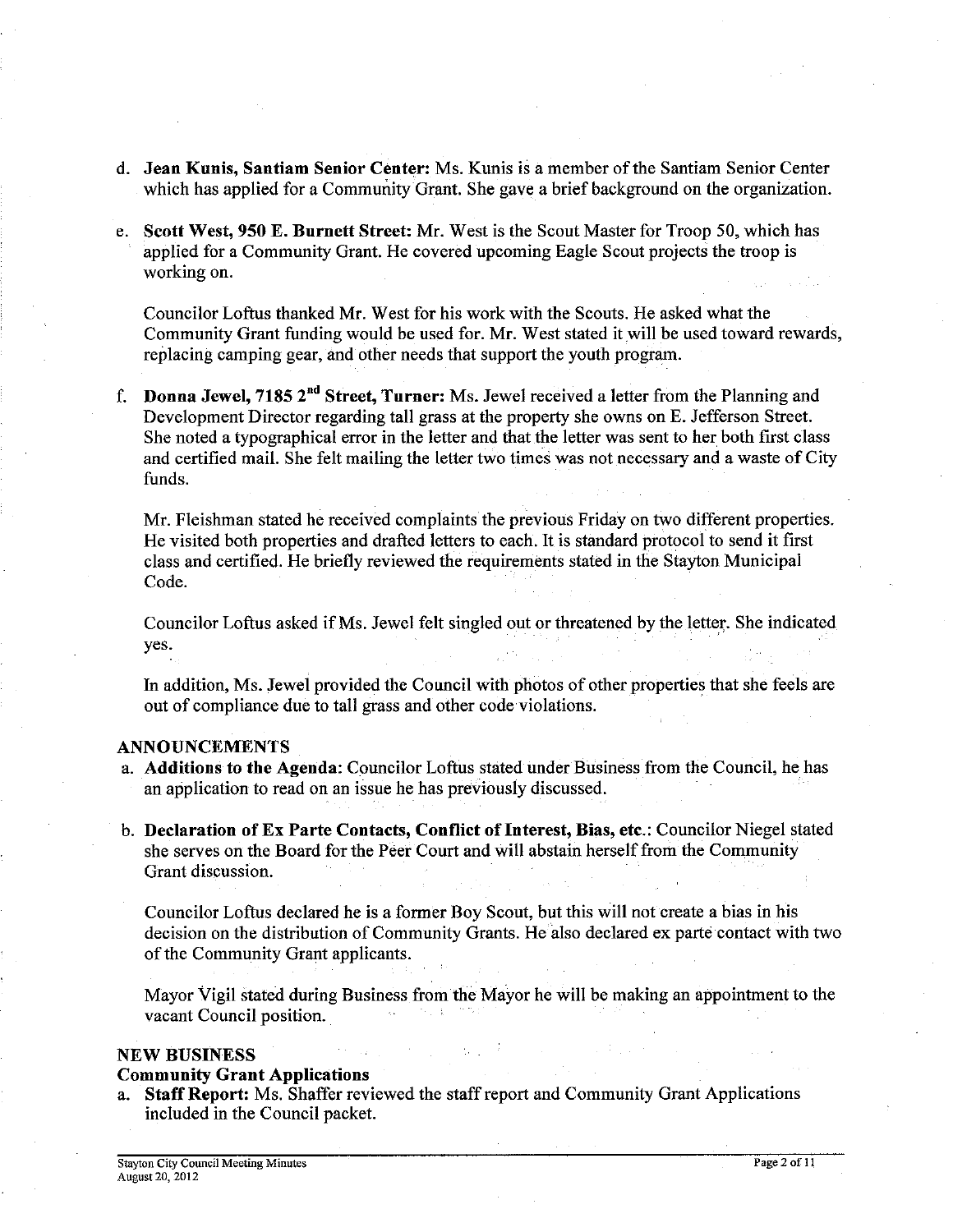Mayor Vigil asked if contact was made with past recipients about the funding being available again. Ms. Shaffer explained the notification process for past grant recipients done by staff.

Councilor Quigley asked if the Community Grant application was available on the City's website. Ms. Shaffer stated yes.

b. **Council Deliberation:** Councilor Loftus offered a proposal to split the funding between the Boy Scouts, Peer Court, Santiam Senior Center, and the YMCA. He stated his primary concerns are toward kids and seniors.

Councilor Quigley asked what happens to the remaining funds if they are not all distributed this evening. Ms. Shaffer stated the funding will be held and if not distributed before the next budget year, can be carried forward into next years grant fund.

Mayor Vigil proposed splitting up the grant funds as follows:

- \$500 to Boy Scout Troop 50
- \$1,700 to Santiam Youth Peer Court  $\bullet$
- \$1,000 to the Santiam Family YMCA
- \$800 to the Santiam Heritage Foundation
- \$1,000 to the Santiam Senior Center

Councilor Loftus asked if funding should also be considered for Community Grant applicant North Santiam Canyon Economic Development Corp. He suggested reducing the proposed funding for the Santiam Heritage Foundation, and assigning that amount to the North Santiam Canyon Economic Development Corp. Mayor Vigil suggested reducing the Heritage Foundation to \$500, and assigning \$300 to the North Santiam Canyon Economic Development Corp.

Councilor Loftus and Councilor Quigley stated they would like to see some grant funding be left in reserve.

Councilor Porter spoke about delaying the decision until later in the meeting. Mayor Vigil felt they should move forward with the decision at the current time.

Councilor Quigley stated if the full \$5,000 was to be distributed, he would like to see it assigned as follows:

- \$500 to Boy Scout Troop 50  $\bullet$
- \$1,500 to Santiam Youth Peer Court  $\bullet$
- \$1,000 to the Santiam Family YMCA  $\bullet$
- \$500 to the North Santiam Canyon Economic Development Corp.
- \$500 to the Santiam Heritage Foundation
- \$1,000 to the Santiam Senior Center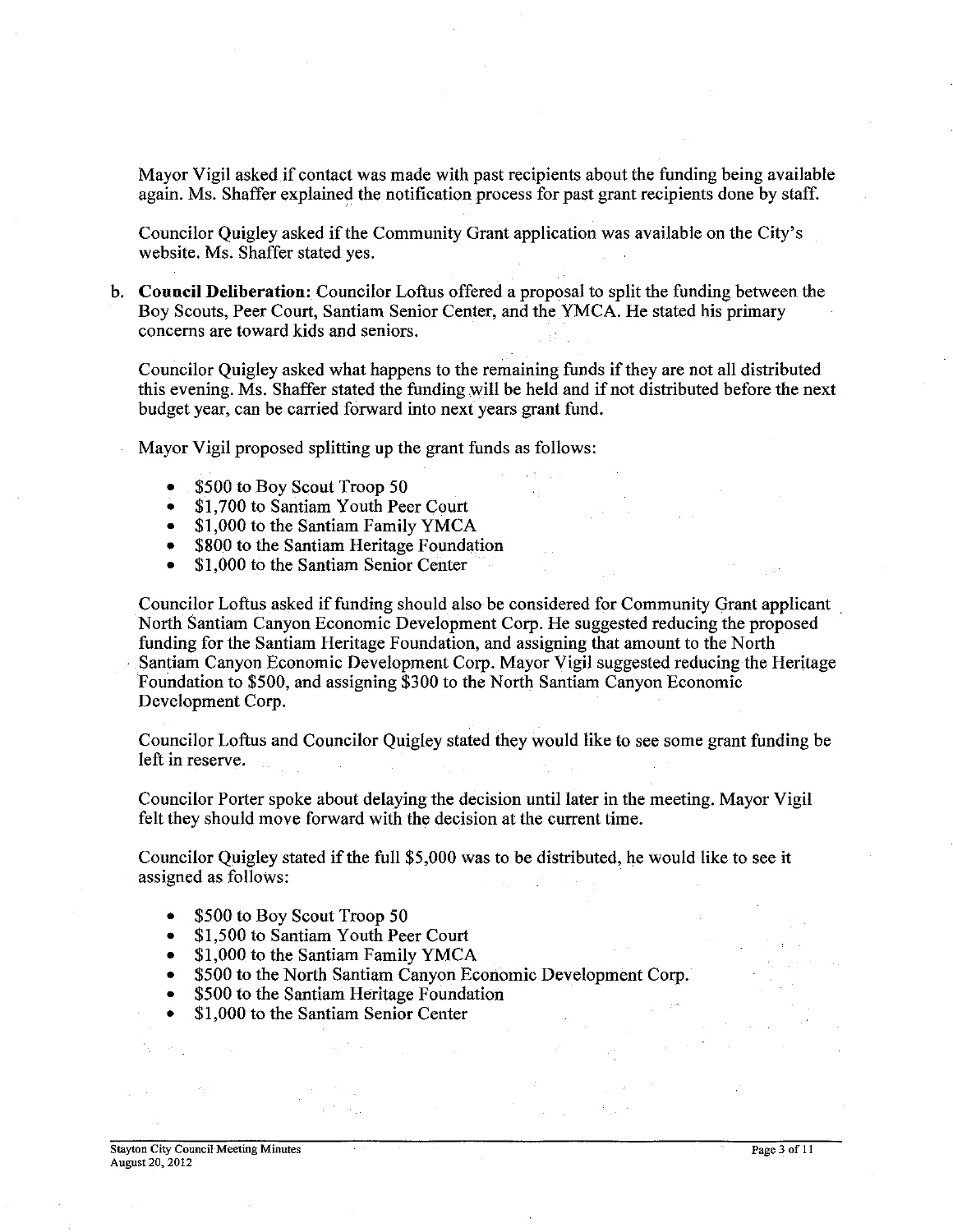#### c. **Council Decision:**

**MOTION:** From Councilor Loftus, seconded by Councilor Quigley, to award the Community Grant funding as follows:

- \$500 to Boy Scout Troop 50
- \$1,600 to Santiam Youth Peer Court
- \$500 to the North Santiam Canyon Economic Development Cop.  $\bullet$
- \$600 to the Santiam Family YMCA
- \$400 to the Santiam Heritage Foundation
- \$800 to the Santiam Senior Center

The remaining balance of funding will remain in contingency

#### Council Discussion

Councilor Quigley asked if the Santiam Senior Center was the only applicant who submitted a second application for additional funding later in the year. Ms. Shaffer stated the Senior Center and Heritage Foundation had. Councilor Niegel stated the PTC had.

Mayor Vigil suggested increasing the funding to the Santiam Family YMCA, Santiam Heritage Foundation, and Santiam Senior Center by \$100 each.

**Councilor Loftus withdrew his motion; Councilor Quigley withdrew his second to the motion.** 

**MOTION:** From Councilor Loftus, seconded by Councilor Quigley, to award Community Grant funding as follows:

- \$500 to Boy Scout Troop 50
- \$1,600 to Santiam Youth Peer Court
- \$500 to the North Santiam Canyon Economic Development Corp.
- \$700 to the Santiam Family YMCA  $\bullet$
- \$500 to the Santiam Heritage Foundation
- \$900 to the Santiam Senior Center

The balance of \$300 will remain in contingency. **Motion passed 3:O (Councilor Niegel abstained).** 

# **CONSENT AGENDA**

- a. **July 16,2012 City Council Meeting Minutes.**
- b. **SPOA Collective Bargaining Agreement, July 1,2012 -July 30,2015.**
- c. **Resolution No. 891, Granting Consent and Approval of WaveDivision Transfer of Control Transaction.**
- d. **OLCC Change of Ownership Stop-N-Save.**
- e. **OLCC New Outlet El Mariachi Mexican Restaurant** 1 **Kina's** & **Paucho's Sports Bar.**

**MOTION:** From Councilor Niegel, seconded by Councilor Quigley, to adopt the Consent Agenda. **Motion passed 3:O (Councilor Loftus did not vote).**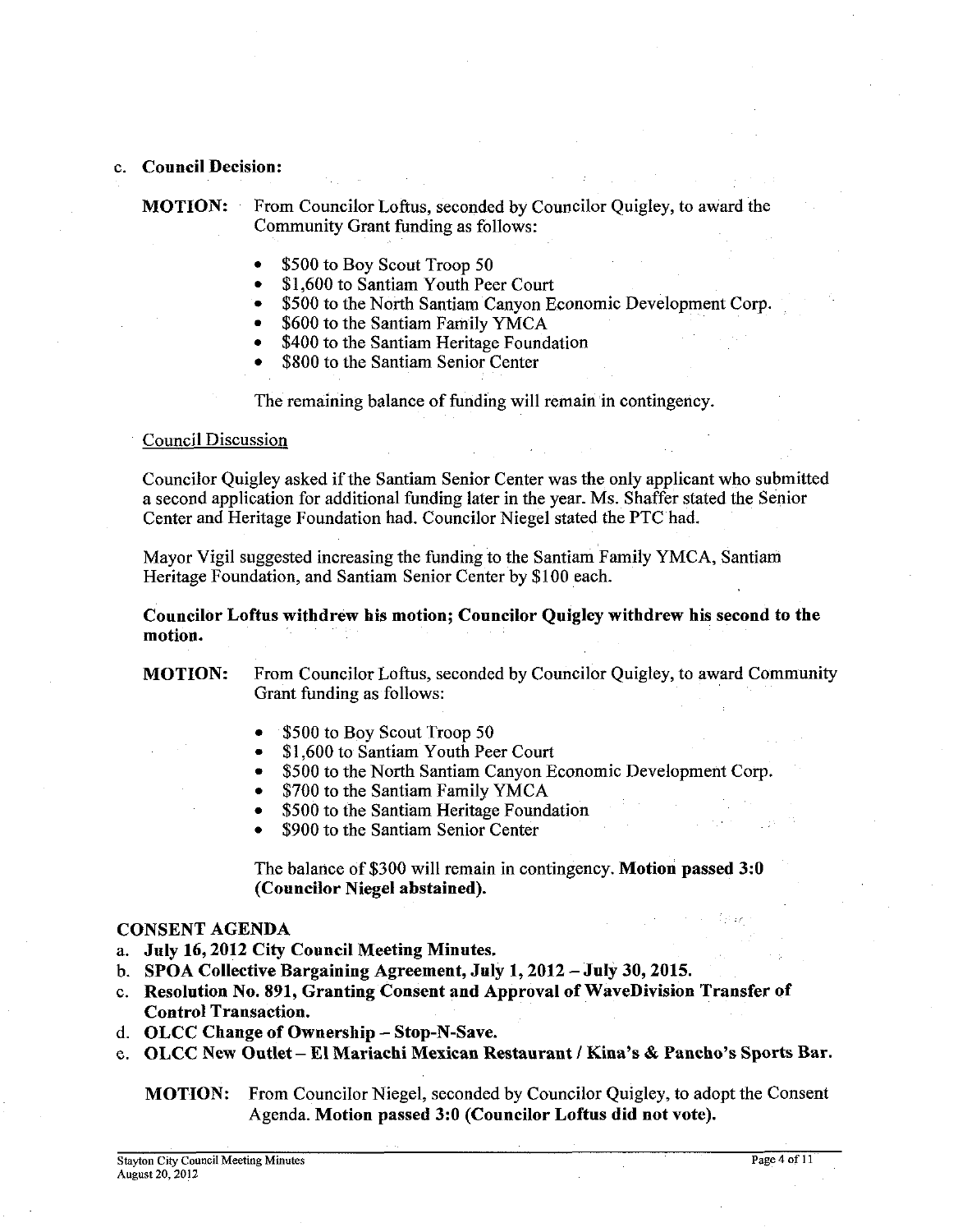# **PUBLIC HEARING**

Land Use File #5-05/12 – City-Initiated annexation of land located at the northern terminus **of Quail Run Avenue into the City limits.** 

a. **Commencement of Public Hearing at 8:02 p.m.** 

- b. **Staff Report Dan Fleishman:** Mr. Fleishman reviewed the staff report regarding the Cityinitiated annexation of land, which was included in the Council packet.
- *c.* **Proponents' Testimony:**

**William Martinak. 15556 Coon Hollow Rd.. Stavton:** Mr. Martinak is from JNCW Family LLC. He gave a brief history on the property, his purchase of the property, and what he has done to develop it over the past several years.

# d. **Opponents' Testimony:**

Brent Stephenson, Santiam Water Control District (SWCD), 284 E. Water Street: Mr. Stephenson spoke about the concerns of the SWCD. He stated he has been unable to get an answer of if and when proper facilities for the development will be built. Mr. Stephenson entered into the record his comments in written form.

e. **General Testimony:** None.

f. **Questions from Public:** None.

g. **Questions from Council:** Councilor Loftus asked Mr. Martinak about the facilities that have been constructed on the property to date. He also asked if the City had laid out conditions that the developer has to meet. Mr. Martinak spoke about the facilities that have been constructed and stated he is currently in negotiations with the City on the conditions he must meet. There was also discussion of costs for improvements required by the City.

Councilor Loftus asked Mr. Stephenson if he knew the original reason for the construction of the ditch. Mr. Stephenson explained the background of why the ditch was built. He also spoke about how the lack of past City planning has created storm water issues in the area.

Councilor Loftus spoke about a recent case in the news about a man in southern Oregon battling with the State of Oregon about a dam he built and rain water.

Councilor Niegel asked if the adoption of the Comprehensive Plan will affect what Mr. Martinak is required to do for his subdivision. Mr. Fleishman stated he couldn't think of anything in particular that will affect the subdivision.

Councilor Loftus asked if there is anything that would prevent Mr. Martinak from moving forward with a Planned Unit Development. Mr. Fleishrnan stated a Planned Unit Development is an option. The Planning Commission's Conditions of Approval from 2006 have already addressed the issues brought forth this evening regarding storm water. If the JNCW LLC wants to move forward with something different from the 2006 approved plans,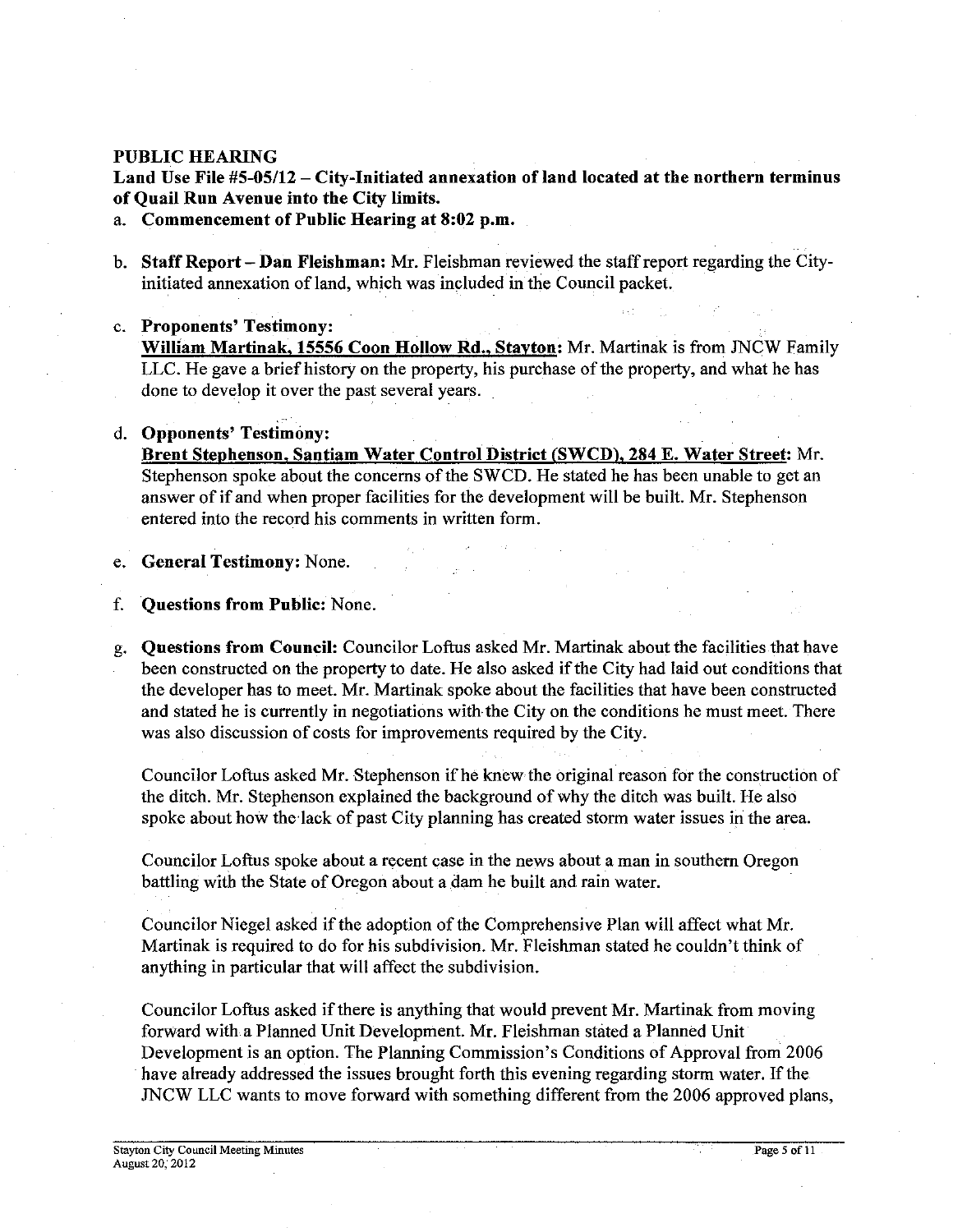they will be required to go back to the Planning Commission for a revision to the Conditions of Approval.

Mayor Vigil asked if there has been any discussion to dig the ditch wider to hold a higher capacity of water. Mr. Fleishman spoke about the background and original reasoning behind the ditch being constructed and its use in more recent years.

Councilor Lofrus spoke about a recent court decision against FEMA. Mr. Fleishman was familiar with this case and explained the ruling. He stated it is specific to the National Flood Insurance Program and the 100 year flood plain. In Stayton, there are no mapped flood plains along ditches.

h. **Staff Summary:** Mr. Fleishman stated there is no current contract annexation for this property, as it has expired. Also, it is his belief that there is no reason not to annex this property and he recommends sending this to the voters.

Mr. Kinney added that the annexation must occur prior to any construction of the subdivision on this property.

Councilor Loftus asked Mr. Martinak what his plans are to market this annexation as it goes before the voters. Mr. Martinak stated he will be in contact with the local newspapers to get the word out on the annexation. He added once approved, it is planned to move forward with the subdivision as was laid out in 2006.

i. **Close of Hearing at 8:58 p.m.** 

#### **UNFlNISHED BUSINESS -None.**

#### **NEW BUSINESS**

**Resolution No. 890, Referring to the City Electors the annexation of land located at the northern terminus of Quail Run Avenue into the City limits.** 

- a. **Staff Report:** None.
- b. **Council Deliberation:** None.
- c. **Council Decision:**

# **MOTION:** From Councilor Niegel, seconded by Councilor Ouigley, to approve the annexation of the JCNW Family LLC property (Land Use File #5-05/12), adoption the finding and conclusions contained in the drafr order, and adopt Resolution No. 890 as presented by staff.

#### Council Discussion

Councilor Porter spoke about the changes that happen around us and the things that try to stay as they are. He continued that while not all problems may be solved, working together may minimize future damage.

#### **Motion passed 4:O.**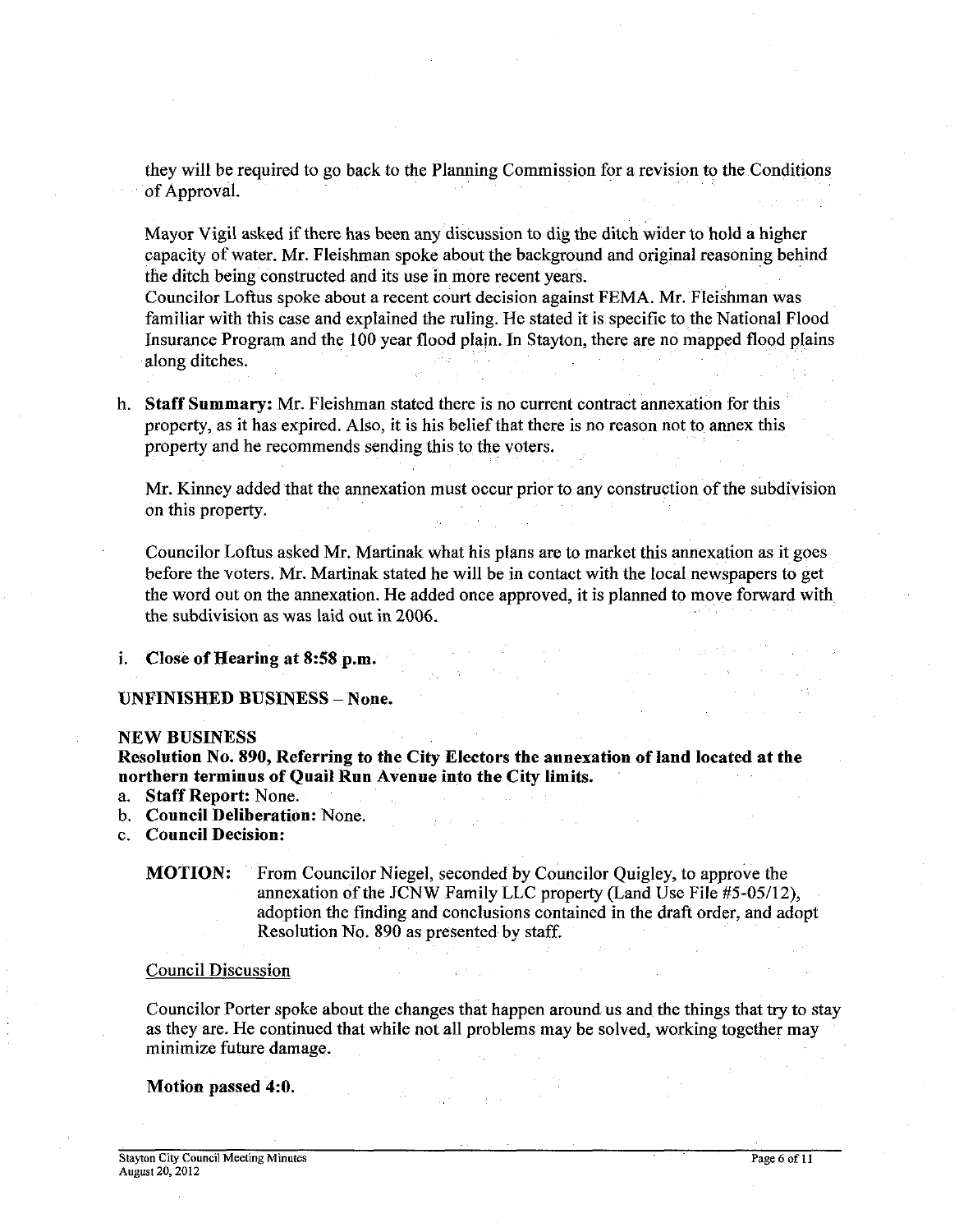# Ordinance No. 948, Amending Stayton Municipal Code Title 2, Chapter 2.36, Planning Commission and Declaring an Emergency

a. Staff Report: Mr. Fleishman reviewed the staff report included in the City Council packet.

b. Council Deliberation: Councilor Quigley asked if this will affect anything if all Commission members show up for a meeting. Mr. Fleishman stated the meeting will be held as normal if all five members are present. This change to the SMC will reduce the required quorum to three Planning Commission members.

Mayor Vigil has attempted to find people to serve on the Planning Commission, but has had no luck.

#### c. Council Decision:

# Council Discussion

Councilor Loftus commented on the downward trend of the members of the Planning Commission. He feels this is a leadership issue and suggested the next City Council may want to add this to their Council goals.

Motion passes 3:O (Councilor Loftus stated present).

#### STAFF/COMMISSION REPORTS

# Finance Director's Report - Christine Shaffer<br>a. July 2012 Monthly Finance Department Re

July 2012 Monthly Finance Department Report: Ms. Shaffer left the meeting ill. Mr. Eubank stated if there were any questions for her, to let him know and he will share them with Ms. Shaffer.

.<br>De la familie

#### Police Chief's Report - Rich Sebens

- a. July 2012 Statistical Report: Chief Sebens briefly reviewed the July 2012 report. Councilor Loftus noted a rise in burglaries, he thought the responsible party was in jail and asked if this was still the case. Chief Sebens stated this person is still in jail and what he is seeing is the residual from that case showing up after the fact.
- b. National Night Out: Chief Sebens spoke about the National Night Out event held on Tuesday, August 7. It was a successful event, with approximately 350 people attending the different parks.

# Public Works Director's Report - David Kinney

July 2012 Monthly Operating Report: Mr. Kinney briefly reviewed the monthly operating report.

MOTION: From Councilor Niegel, seconded by Councilor Porter, to approve Ordinance No. 948, amending the number of members and quorum requirement for the Stayton Planning Commission.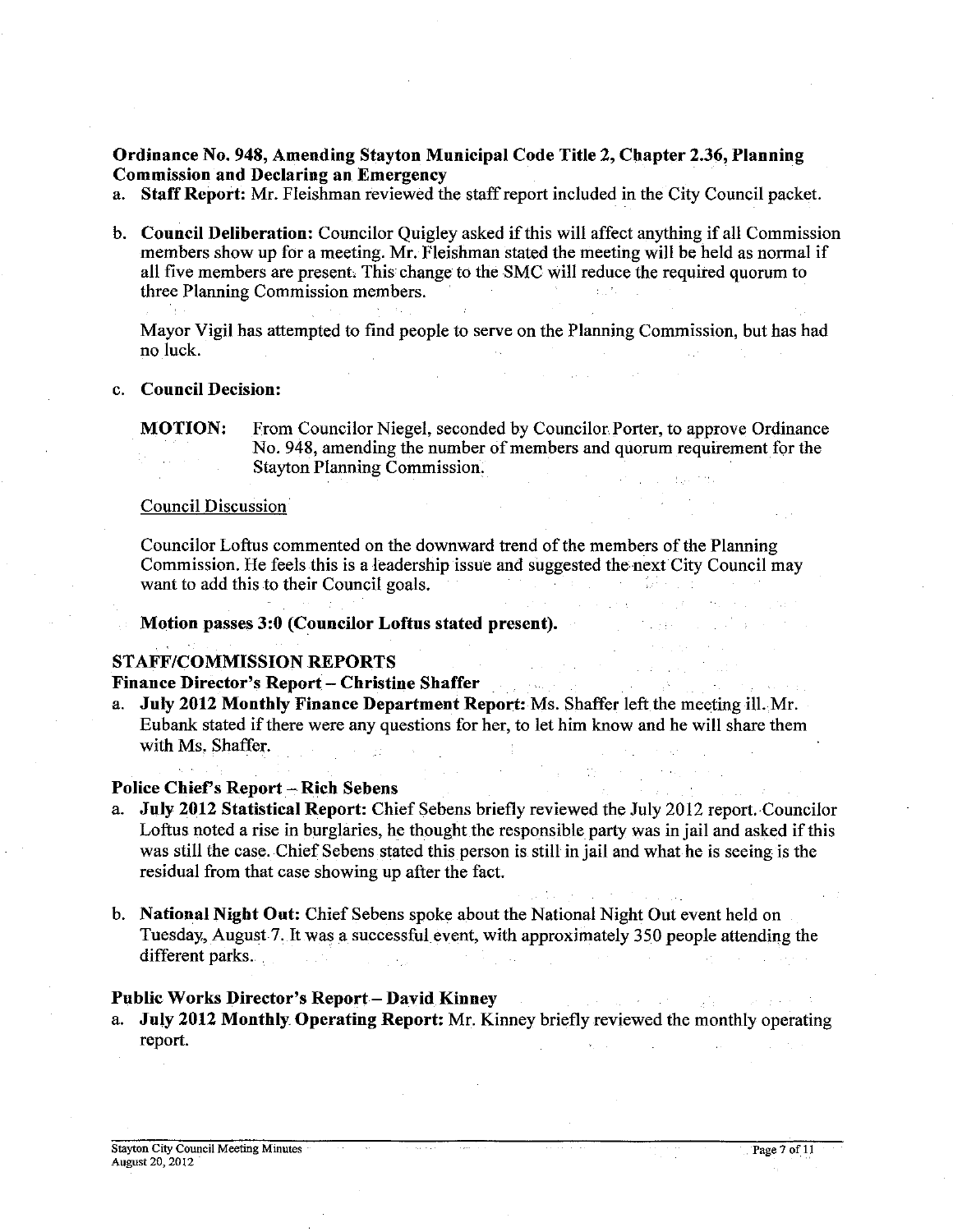- b. Public Works Update: Mr. Kinney covered the topics in his Public Works update memo. He noted that  $6<sup>th</sup>$  Avenue will be paved the final week of August and will be completed prior to the beginning of the school year.
- c. 10<sup>th</sup> Avenue Project Update: Mr. Kinney updated the Council on the current status of the project. He explained that the staff does not recommend moving forward with assessments for properties on the east side of  $10<sup>th</sup>$  Avenue. After the July 2, 2012 Council meeting, staff made design changes to narrow the pavement width and eliminate sidewalks and the retaining wall on the east side of 10<sup>th</sup> Avenue from Dawn Drive south to the Carey property. This reduced the project costs and benefits to the affected property owners. With these changes, staff concludes it does not warrant moving forward with the property assessments at this time.

Councilor Loftus asked if the bids for the paving of  $6<sup>th</sup>$  Avenue would be brought before the Council. Mr. Kinney stated for contracts under \$150,000, Council approval is not required. Under the contract law, the City Administrator has the authority to award those contracts under this amount. The contract for paving  $6<sup>th</sup>$  Avenue has been awarded to Cemex, and they will be moving forward with paving.

Councilor Loftus inquired about the City Hall roofing project. Mr. Kinney stated the project is currently out for bid and are scheduled to be opened on August 24. Councilor Loftus asked if there was anything that would preclude the City from putting a geographic limitation on the location of the contractors that can bid on this project. Mr. Kinney stated the contractors staff expects to receive bids from are located anywhere from Salem to Albany. Councilor Loftus he would like to see the bid awarded to a firm located as close as possible to Stayton. Mr. Kinney continued that the type of contractor required for this project needs to have experience with commercial grade flat roofing applications.

Councilor Porter asked about the secondary reason why the curb sweeping amount is included in the monthly report. Mr. Kinney stated the street sweeper collects a form of solid waste which is dumped at the Wastewater Treatment Plant in a concrete bin and then transferred to Coffin Butte landfill. This is a requirement of DEQ to prevent debris from going into the storm sewer and rivers. This is also part of a requirement for the Total Maximum Daily Load (TMDL) plan the City was required to adopt several years ago.

# Pool Manager's Report - Rebekah Meeks

**July 2012 Monthly Operating Report: Councilor Loftus would like to see a column** comparing the current month attendance to the attendance during the previous year, similar to what is done for revenues. Ms. Meeks stated she will add this to future reports.

Councilor Quigley spoke about the current target revenue and if the Pool reached it's 2011-2012 target revenue. Ms. Meeks stated she was unsure of the number and would have Ms. Shaffer contact him with the answer.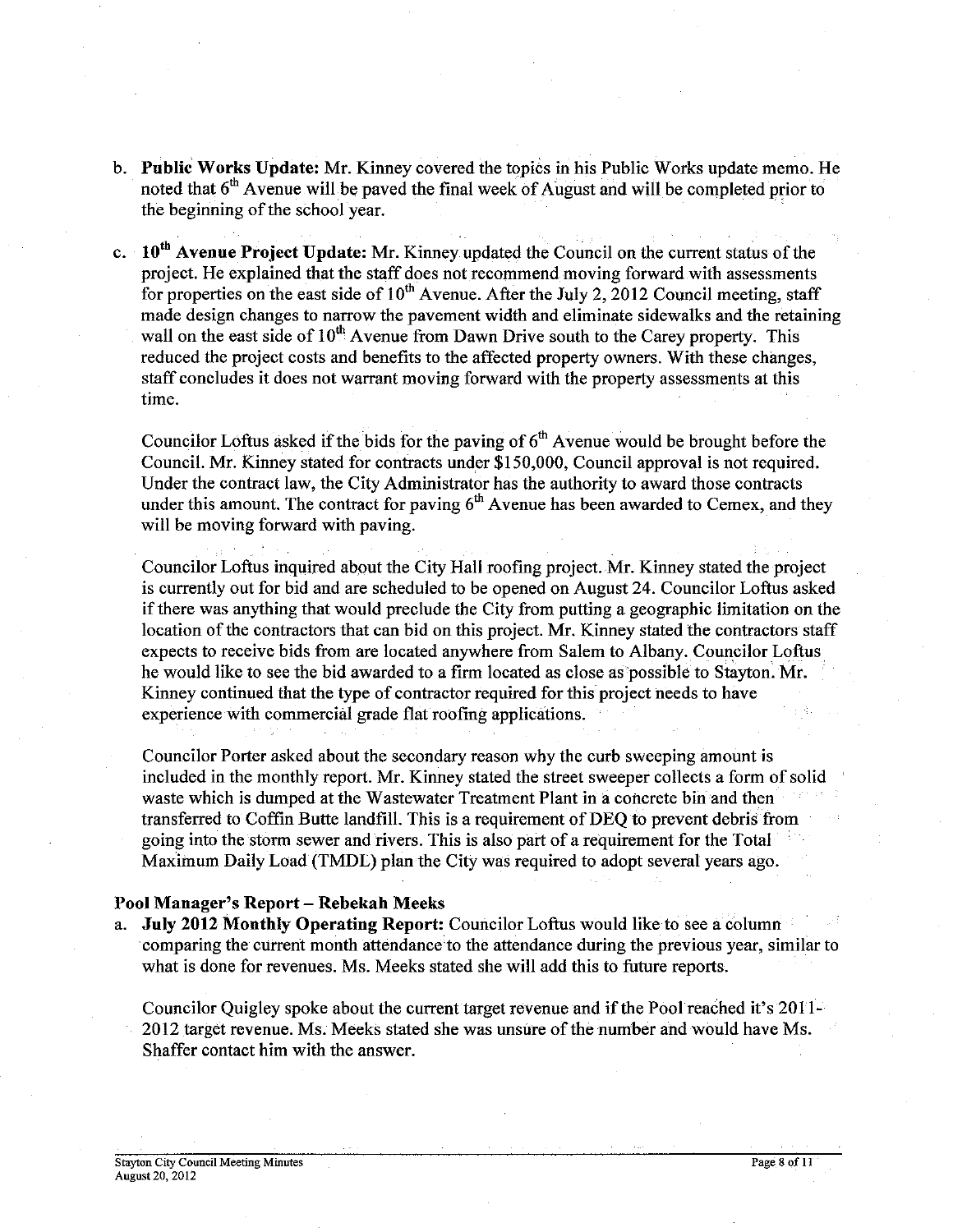Ms. Meeks also spoke about the upcoming 24 hour swim-a-thon taking place on August 22. Also, the annual closure for maintenance at the Pool will begin on August 31 thru September 16.

# **Library Director's Report** - **Louise Meyers**

a. **July 2012 Activities / Statistics:** Ms. Meyers reviewed the July Library Director's report and the current happenings at the Library.

Councilor Loftus asked about the addition of a column to Ms. Meyers report. After some discussion, it was determined the column was already there but did not include "\$" signs. Ms. Meyers indicated she will update her report to include "\$" signs.

# **PRESENTATIONSICOMMENTS FROM THE PUBLIC**

a. **Lee Hazelwood, 1831 E. Pine Street:** Mr. Hazelwood stated there is a traffic issue due to the new retaining wall built at intersection of E. Pine Street and 10" Avenue. It has created a sight issue. He also indicated there are high bushes at the intersection of  $10<sup>th</sup>$  Avenue and Fern Ridge Road creating a sight issue.

Mr. Kinney stated he has received other complaints regarding sight issues with the new retaining wall. Once the project is completed, staff and the contractor will be looking at the vision issue. He was unaware and will look at the issue mentioned at the intersection of  $10^{th}$ Avenue and Fern Ridge Road.

# **BUSINESS FROM THE CITY ADMINISTRATOR**

a. **Stayton Police Officers Association and Management cost of living increase (COLA), July 1,2012 and January 1,2013:** Mr. Eubank briefly reviewed the informational staff report included in the Council packet. He stated in order to keep the budget stable management staff has not taken their annual merit increases for several years. He feels the management is very deserving of this modest COLA increase.

Councilor Quigley asked how often performance evaluations done; Mr. Eubank stated they are done yearly. He asked if a manager were to perform poorly, would they still receive the COLA. Mr. Eubank stated they would receive the COLA, but not the step increase.

Councilor Loftus stated he objects to management receiving a COLA or step increases. He feels they have not taken responsibility for building a bridge onto property the City does not own.

Mayor Vigil reminded Councilor Loftus there is no decision to be made on this matter. Councilor Loftus pointed out a statement in the informational staff report that stated "Unless there are objections ..." and stated he objects.

Councilor Niegel stated for the record she does not have an objection.

Councilor Loftus would like to take no action until the City is notified of the percentage increase for PERS from the State.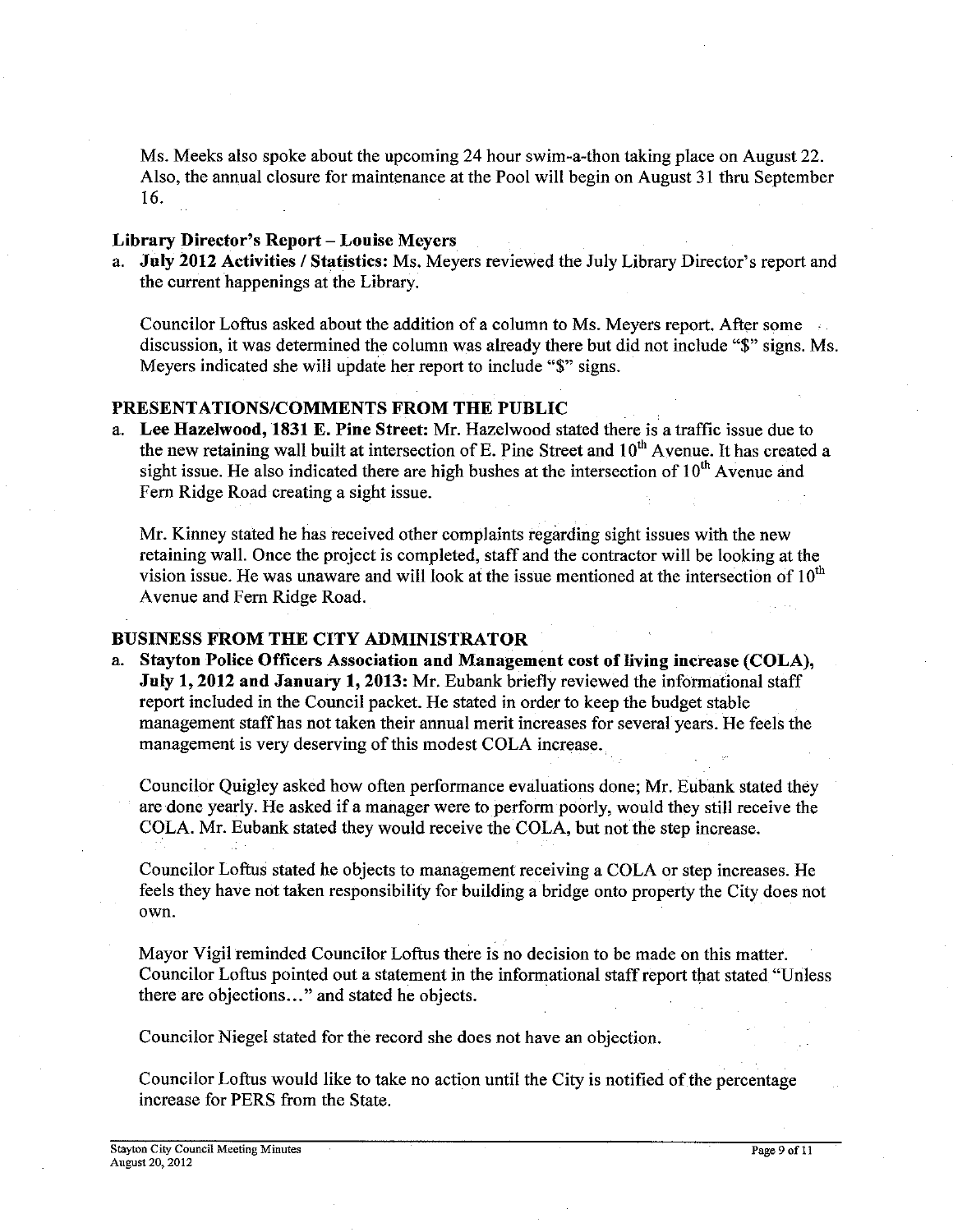Councilor Loftus made a motion to defer this until the first week in November or until a week after the State releases numbers for PERS. Motion died due to lack of a second.

b. **Thank You Letter from the Stayton/Sublimity Chamber of Commerce:** Mr. Eubank read a letter staff received from the Stayton/Sublimity Chamber of Commerce regarding the painting of the light poles along **3'\*** Avenue.

#### **BUSINESS FROM THE MAYOR**

- a. **Appointment of Wendy Nau to the Police Advisory Commission:** 
	- **MOTION:** From Councilor Niegel, seconded by Councilor Quigley, to appoint Wendy Nau to the Police Advisory Commission. **Motion passed 4:O.**
- b. **Appointment of Emily Gooch to the Vacant City Council position**

**MOTION:** From Councilor Niegel, seconded by Councilor Porter, to ratify to the appointment of Emily Gooch to the vacant Council position.

#### Council Discussion

Councilor Quigley asked Ms. Gooch to speak about why she would like to be a member of the City Council prior to a vote being taken. Ms. Gooch stated she sought out this opportunity on her own free will. She feels this is **a** way for her to get involved in her community and hopes to represent the community and help others get more involved.

**Motion passed 4:O.** 

### **BUSINESS FROM THE COUNCIL**

- a. Councilor Loftus stated a few months ago he had informed the Council that he had taken some action with Marion County in regards to them signing an agreement for the Willamette Valley Community Care Organization (CCO). The CCO is the Oregon Health Authority's designee in Marion and Polk County. He read a consent form for sterilization, which can be signed by someone ages 15 to 20 years old without parental consent. He is concerned that children have the ability to be sterilized without parental consent and wanted to bring this to the attention of our community.
- b. Councilor Porter suggested bringing the Management COLA back to the Council at the second meeting in September.

#### **FUTURE AGENDA ITEMS**

- a. **City Facebook Page**
- b. **Solicitor Licenses**
- c. **Transportation Enhancement Grant Application**
- d. **Bond Resolutions**